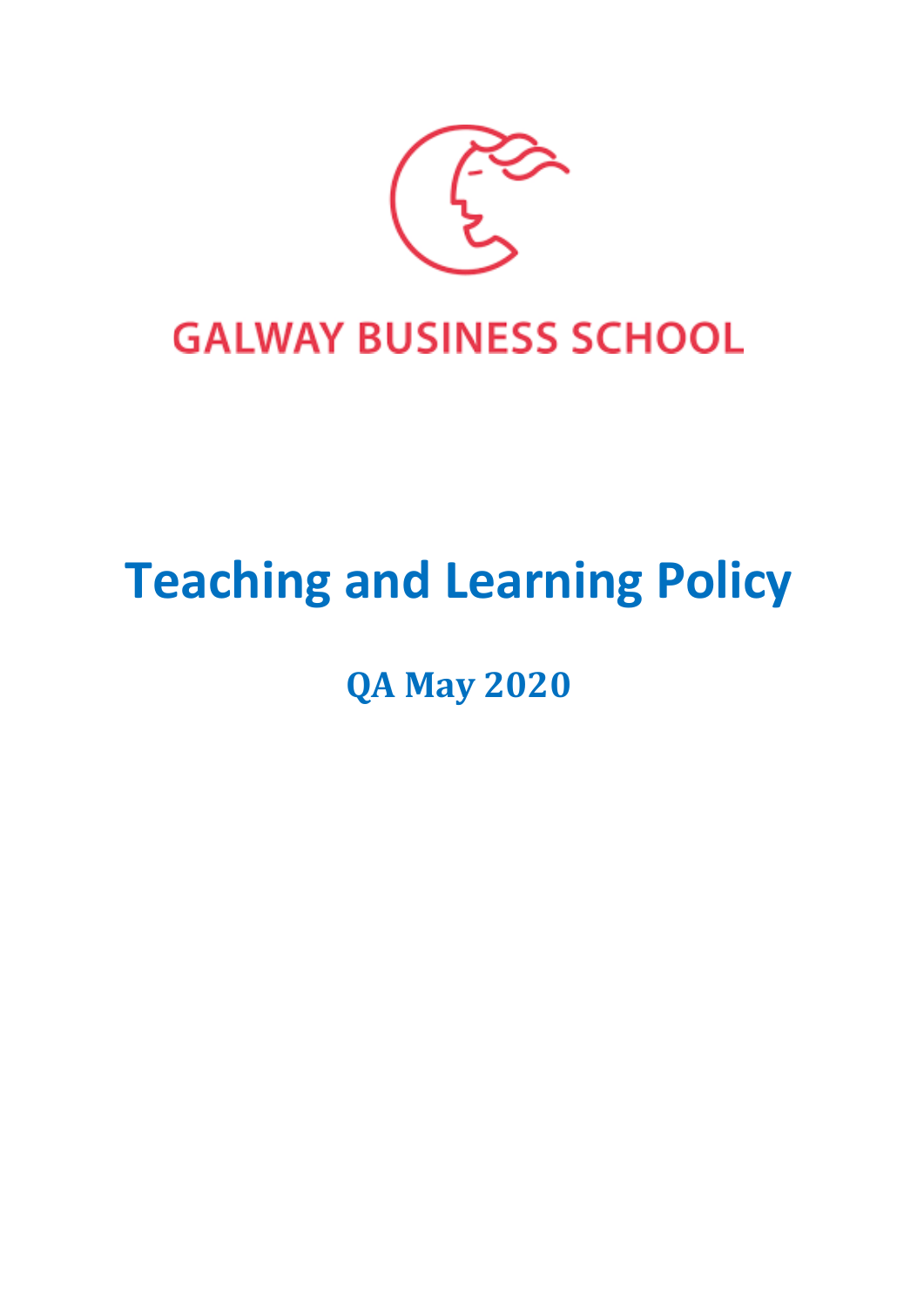# **1 Teaching and Learning Policy**

# 1.1 **Purpose**

The purpose of this policy is to provide a framework to ensure the quality of the learning experience offered by the school. The learning experience is inclusive of the learning facilitated in the classroom on VLE, how programmes are taught and delivered by the school, as well as the learning environment offered by the school. This policy, therefore, establishes the Teaching and Learning Strategy within Galway Business School and details the services and resources available to students and staff.

| <b>Document Name:</b> Teaching & Learning Policy |  |  |  |  |
|--------------------------------------------------|--|--|--|--|
| <b>Owner: Registrar</b>                          |  |  |  |  |
| Approved by: Governing body                      |  |  |  |  |
| <b>Review frequency: Annually</b>                |  |  |  |  |



| <b>Version</b> | <b>Description of Amendments</b>             | <b>Approval Date</b> | <b>Implementation Date</b> |
|----------------|----------------------------------------------|----------------------|----------------------------|
| V1.0           | Approval in full of the policy by the QQI    | May 2016             | May 2016                   |
| V2.0           | Policy restructured, policy owner specified, | <b>July 2019</b>     | September 2019             |
|                | the process for evaluating QA outlined       |                      |                            |
|                |                                              |                      |                            |
|                |                                              |                      |                            |
|                |                                              |                      |                            |
|                |                                              |                      |                            |
|                |                                              |                      |                            |
|                |                                              |                      |                            |
|                |                                              |                      |                            |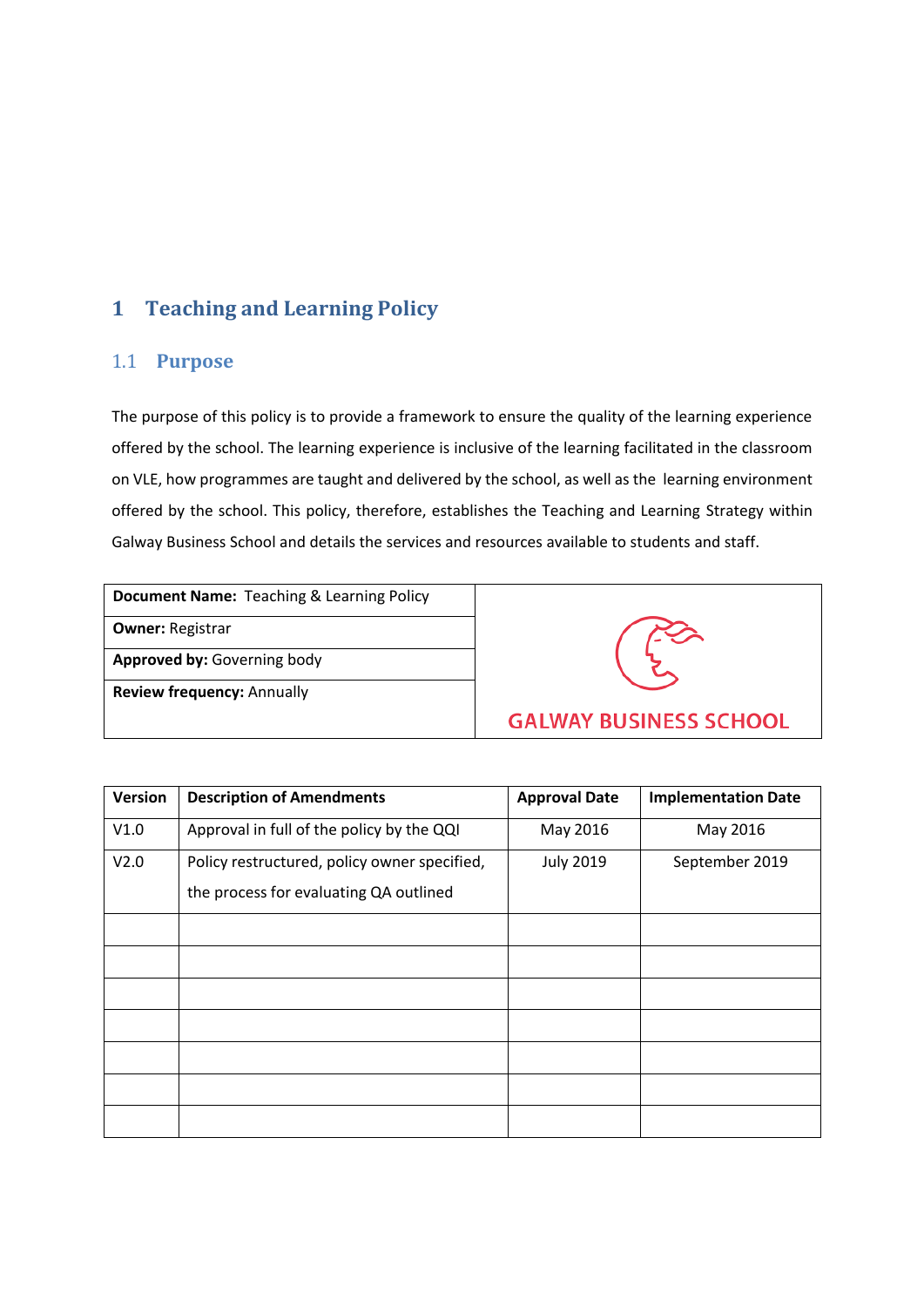# 1.2 **Rationale**

The Teaching and Learning Strategy at GBS is informed by the QQI Award Standards, European Standards and Guidelines, the National Framework of Qualifications, and the 'National Strategy for Higher Education to 2030' (Hunt Report), along with stakeholder engagement with lecturers, students and employers on both how students learn and what lifelong skills they need to acquire for the world of work. The main purpose of the strategy is:

- Preparation for sustainable employment
- Preparation for life as active citizens in democratic societies
- Personal Development
- The development and maintenance, of a broad advanced knowledge base achieved through teaching, learning and research

# 1.3 **Teaching & Learning Strategy**

The Teaching and Learning Strategy at Galway Business School takes account of continuing developments in Irish and international development in Higher Education. Our mission is to transform our students for individual excellence and global citizenship. 'Transformation requires curiosity, courage and commitment – qualities that we seek to develop in our students. Armed with these qualities, our students will not only understand the world of business, they will also be capableof making it better'.

Galway Business School recognises that the development of an academic ethos to foster studentcentred learning is at the core of its mission. The School's teaching and learning strategy has two primary dimensions, namely (i) students and (ii) lecturers, underpinned by rigorous evaluation and reporting systems.

Galway Business School's Strategic Plan (2015 - 2020) closely mirrors the mission for higher education in Ireland, as documented in the National Strategy for Higher Education to 2030 (Hunt Report). Like the Hunt Report, our strategy looks at how we can pursue ambitious yet realistic objectives in terms of three interconnected core strands - teaching and learning, research, and engagement. We consider these strands as underpinning the strategy of Galway Business School.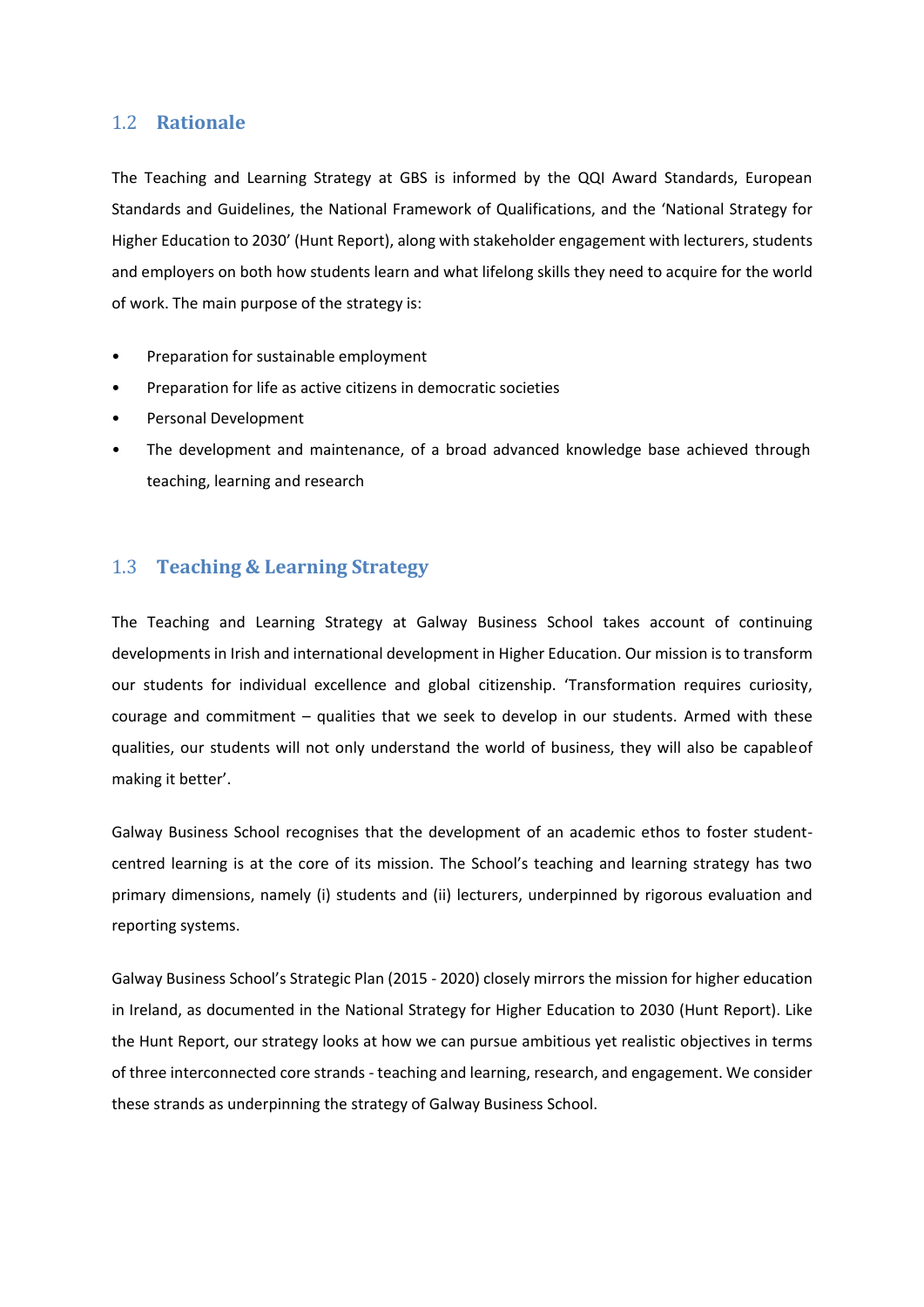#### *Figure 2: GBS Strategic Plan*



In addition to this, and corroborated by assertions in the Hunt Report, internationalisation is another core theme at GBS. These core themes are supported by a solid quality assurance function, which is fundamental to all GBS' core and supporting functions. Specifically in relation to Teaching & Learning, it explores how GBS ensures that its students can have an excellent teaching and learning experience facilitated by a high-quality learning environment, with state-of-the-art learning resources.

The commitment to flexible learning modes provides the opportunity for wider participation and fairness of access for learners. Galway Business School is well placed to provide this capacity as the private sector can and will adapt more quickly to market demands.

#### **6.3.1 Teaching and Learning Strategy Goals and Objectives**

Our Teaching and Learning Strategy is based on a set of key goals with specific objectives for learning, teaching and assessment. These take account of external reference points of knowledge, skills and competencies as stated in QQI Awards Standards. These include but are not limited to:

- Learning as a skill
- Student success and progression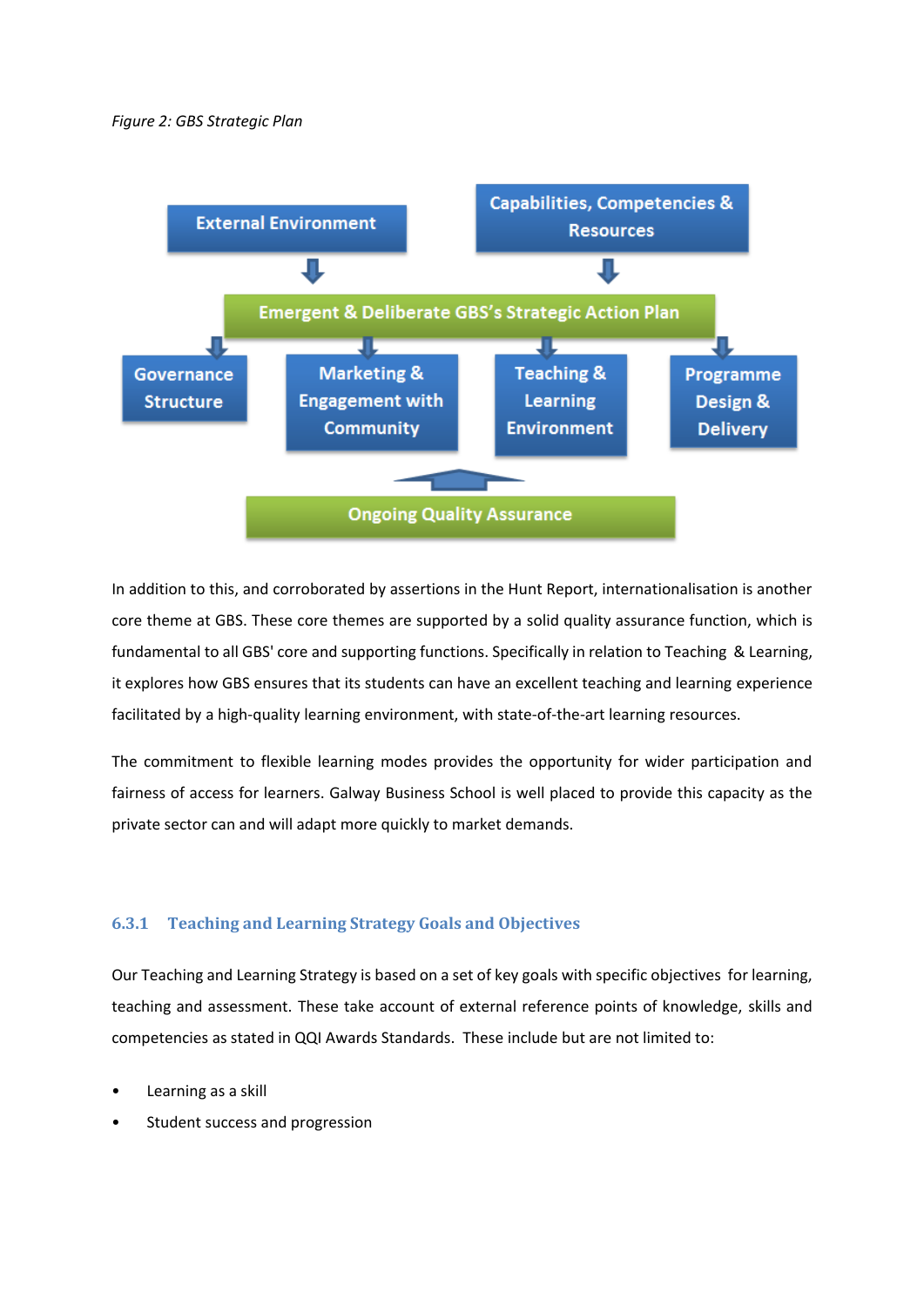- Competence-based learning
- Flexible approaches to learning
- Internationally relevant inclusive curriculum
- Research informed curriculum
- Assessment to support learning
- Readiness for Employability
- Academic and pastoral learner support
- Staff development in teaching and learning
- Research

Teaching and assessment methods at GBS enable students from a range of backgrounds to discover, exploit and build on their strengths. GBS's teaching approaches are learner centred and reflect different learning styles and different disciplinary areas. These teaching approaches are both inclusive of and complemented by e-learning opportunities (through a list of e-activities), self- directed learning, problem-based learning, and collaborative projects. This facilitates the teachers 'need to stimulate active, not passive, learning and to encourage students to be critical, creative thinkers, with the capacity to go on learning after their college days are over' as recommended by Hunt (p. 54).

The main format of teaching in Galway Business School is classroom based teaching supported by the VLE (Moodle) as outlined in the contact hours on approved programme schedules. The focus of the teaching methods employed support learning and the learner, through helping the learner understand how to use resources. There are dedicated modules around learning skills and these areincluded at every stage and module, thus enabling students to achieve the learning outcomes of their programmes and modules.

#### **6.3.2 Digital Capacity**

Given the increasing transformation of 'digital' capacity Galway Business School aims to meet the expectations of digitally empowered students to help them better engage and enhance their learning experience. Educating students on digital capacity highlights:

- Flexibility and Accessibility
- How to keep pace with a global world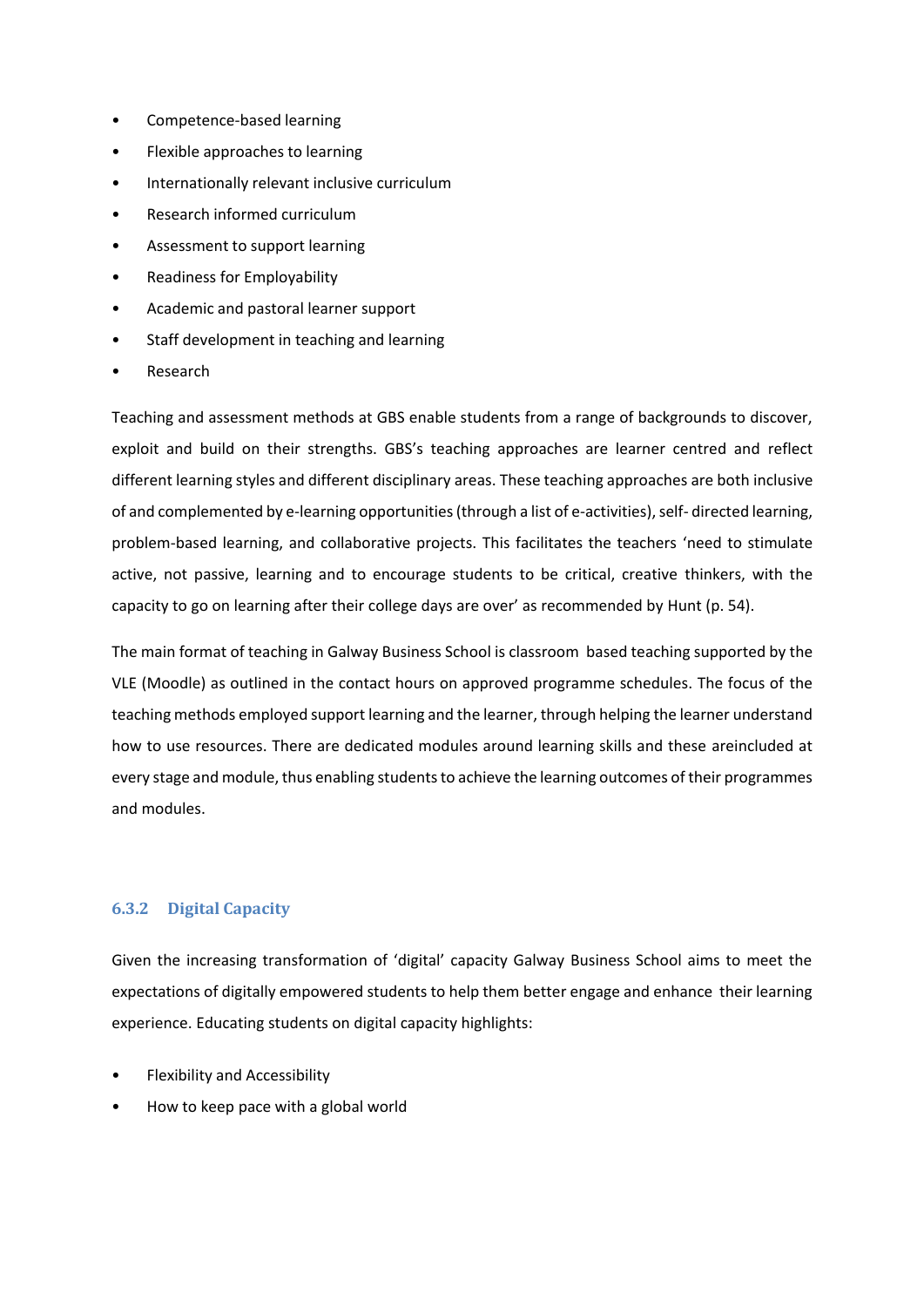- Awareness of their digital footprint
- New ways of working
- How to reach out to other students

Galway Business School enhances the student experience by embedding digital technologies, resources and skills in all elements of their planning techniques, together with using a collaborative approach to student and lecturer learning, as can be seen from Figure 6.3.2 The three attributes of Galway Business School's Digital Capacity Plan: Teaching and Learning Strategy, Graduate Attributes and QA Policies and Procedures are highlighted in Figure 6.3.2 below.

#### *Figure 6.3.2: GBS Digital Capacity Plan*



**Digital Capacity Plan**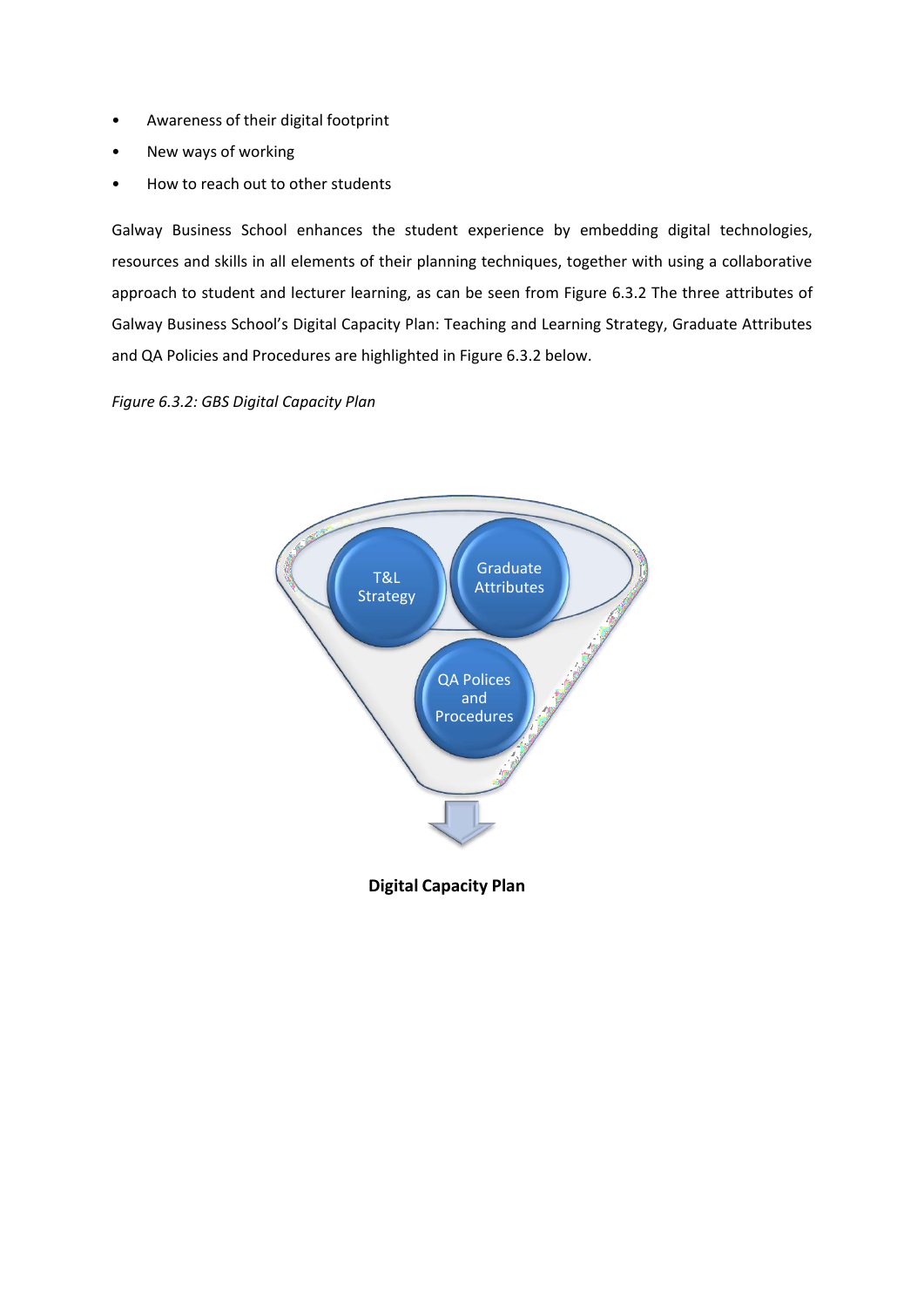#### **6.3.3 The Core Teaching, Learning and Assessment areas**

#### *6.3.3.1 Programme Content*

GBS ensures that the content of its programmes is both engaging and challenging and allows for fostering skills for future employability. The MIPLOs of each programme inform MIMLOs of each module both in terms of theoretical information as well as practical application. Each programme's content is therefore designed to:

- Ensure that MIMLOs are benchmarked against those of other leading educational institutions
- Ensure that modules are theoretically informed and practically applied
- Facilitate learner input into the devising of a programmes content

#### *6.3.3.2 Excellence in Teaching and Learning*

GBS recognises that its teaching staff should be informed on best and contemporary practice in teaching delivery. The Head of Teaching and Learning therefore, monitors the recent developments in effective teaching strategies and disseminates his / her knowledge among the rest of the academic staff during Academic Think Tank sessions. These sessions also allow for the academic team to share ideas and practices around effective teaching strategies. In addition, GBS has committed to providing financial support for some of its members to attend various conferences. In summary, the teaching and learning excellence is therefore fostered through:

- Ensuring that faculty members are informed of teaching and learning theories, and effective teaching strategies
- Facilitating teaching staff in furthering their knowledge by providing continuous professional development opportunities
- Monitoring the teaching and learning approach on an annual basis

#### *6.3.3.3 Learner Engagement*

Learner participation is important for ensuring continuous learning and positive educational experiences for learners. GBS academic staff ensures that the learning environment is interactive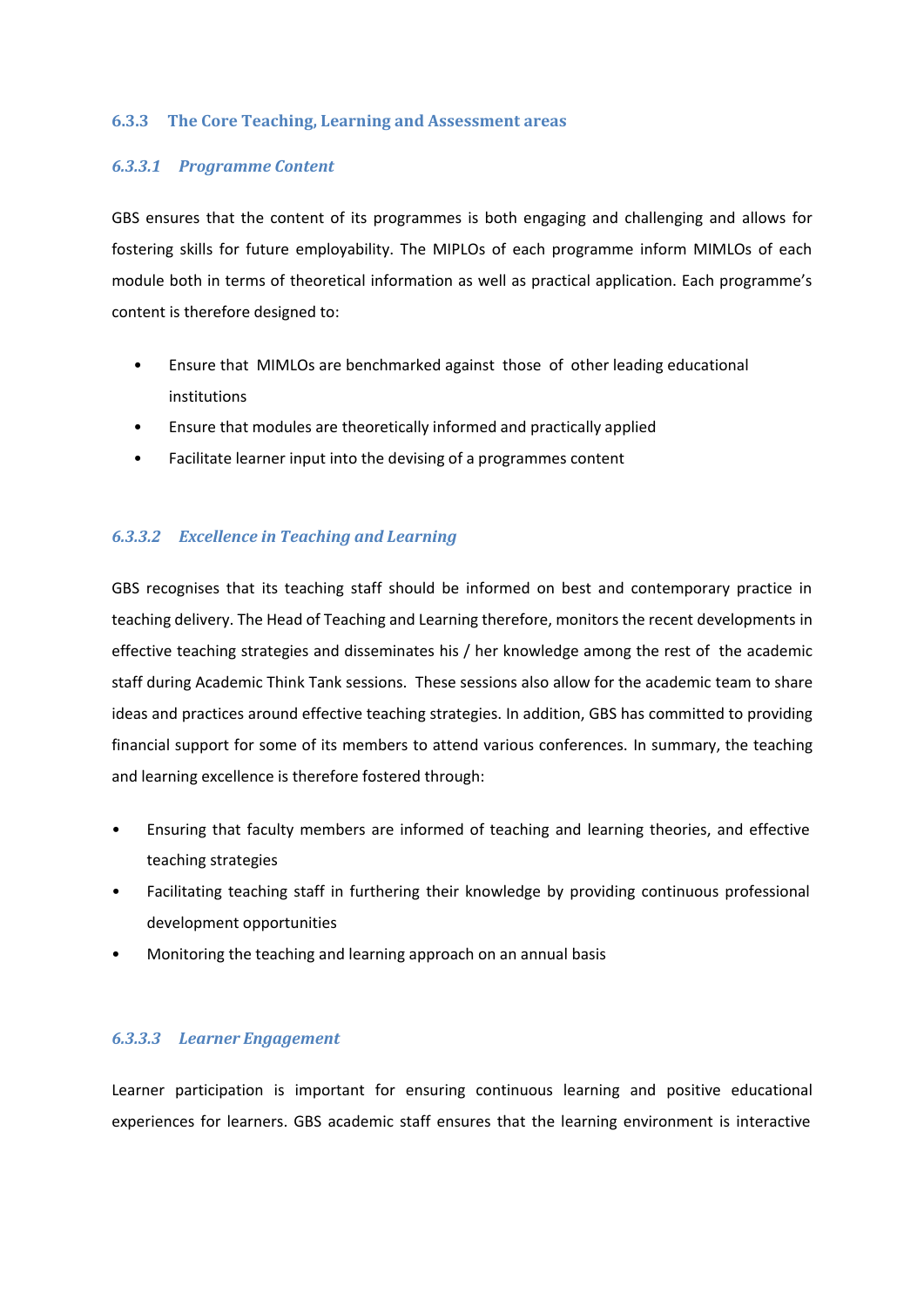and that learners are engaged in a variety of learning activities/modes as much as possible. The main aims of learner participation are:

- To provide an engaging and challenging programme in terms of content, delivered through the use of engaging teaching and learning strategies
- To explore how technology can be used both inside and outside the classroom to enhance positive learner experience
- To ensure there is an emphasis on transferable skills
- To foster a learner voice and feedback that serves as a basis for further development of various aspects of the programme assessment strategies.

# *6.3.3.4 Assignments Design*

GBS ensures that the assessment strategy is both appropriate at the module level and cohesive atthe programme level. In addition, the learner workload has to be manageable and appropriate for allowing the learner an opportunity to achieve high results. The main considerations are given to the following when designing assessments:

- Assessment workload is appropriate, challenging and balanced at each stage of a programme
- There is an appropriate exam/continuous assessment ratio within the overall context of a programme
- A variety of assessments are utilised at each stage of a programme

# 1.4 **Approaches and Methods**

The Teaching methods and approaches that GBS employ in partnership with the lecturers help students take ownership of, and responsibility for their own learning. To enhance leraner experience GBS lecturers focus on consistently adopting a learner centred approach both through delivery style and methods utilised. Enhanced by the use of Interactive Display Units lecturersachieve this approach through the variety of ethods including:

• Classroom-based delivery

• Problem-solving

• Formative assessment

Skills development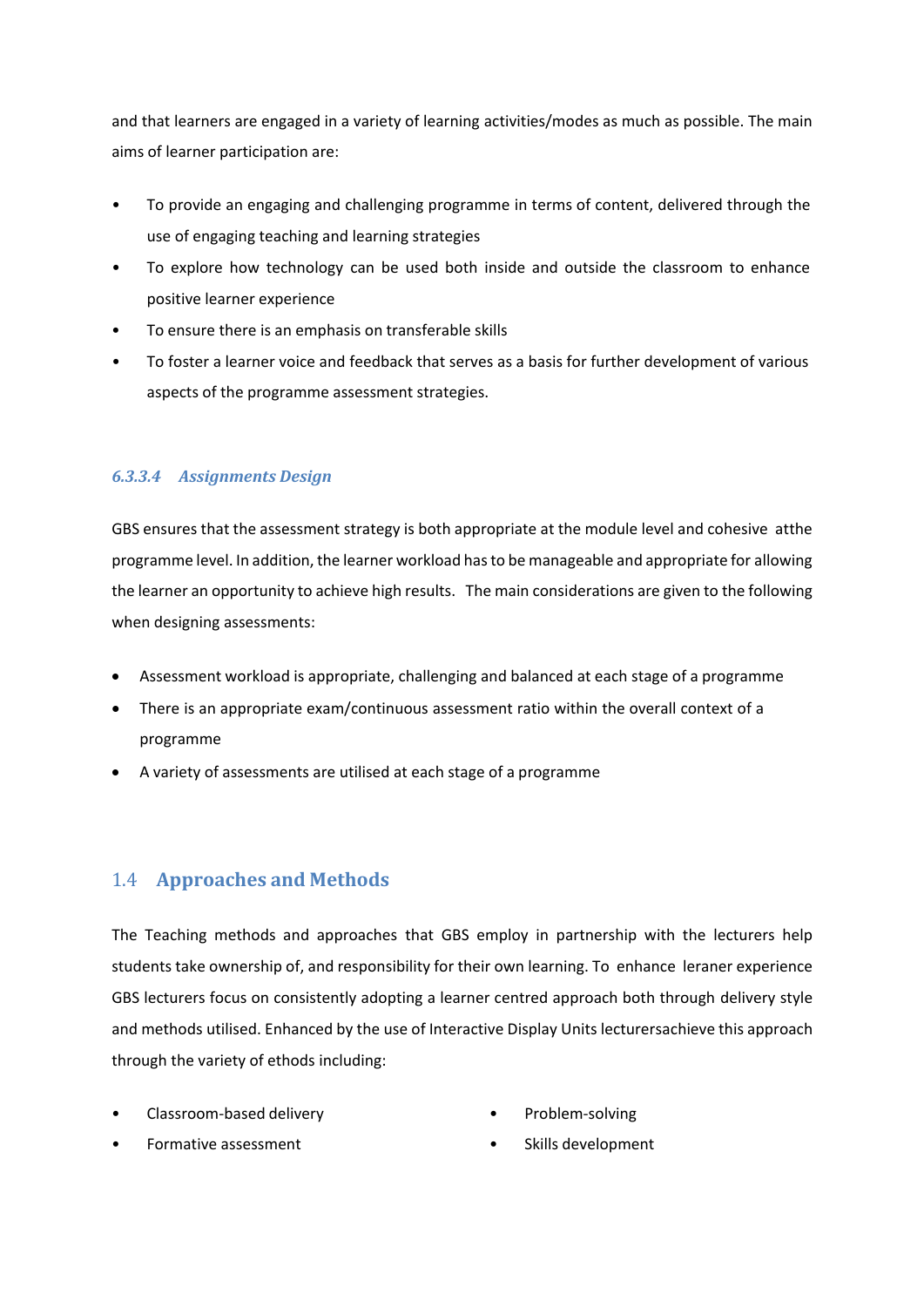- Seminars & Workshops
- Skills Development including personal skills development
- Case Study Analysis
- Research supervision and Projects
- Group work
- Presentation skills
- Simulation games
- E-learning including E-activities
- Company visits
- Guest lecturers

# **6.4.1 Creating Blended Learning through Technology**

E-activities, supported by Moodle, facilitate the following additional teaching methods:

- Forums, Blogs
- Videos
- Podcast
- Discussion Boards
- Wikis
- Online Journals
- Online Tests/ Surveys/ Questionnaires
- Web-based Knowledge Construction in Business
- Virtual Reality Business Games

This student-centred approach is one where lecturers and students are on a learning journey with the lecturer acting as guide and facilitator. As a student progresses through the various stages, the subject matter becomes more challenging. Students move from the acquisition of knowledge to critical analysis and the application of concepts to practical situations.

# 1.5 **Personal and Skills Development for Employability**

All documents relating to Higher Education learning outcomes highlight the critical importance onf key transferable skills that all learners need to acquire as part of their undergraduate education.They also point to the fact that 'the simple acquisition of knowledge is not enough to count as education'. These transferable skills include analytic reasoning, critical thinking, work readiness, research, and the practical application of theory. In addition they suggest that all learners need to demonstrate competence in written and oral communication skills, leadership ability, and the ability to work in a team environment.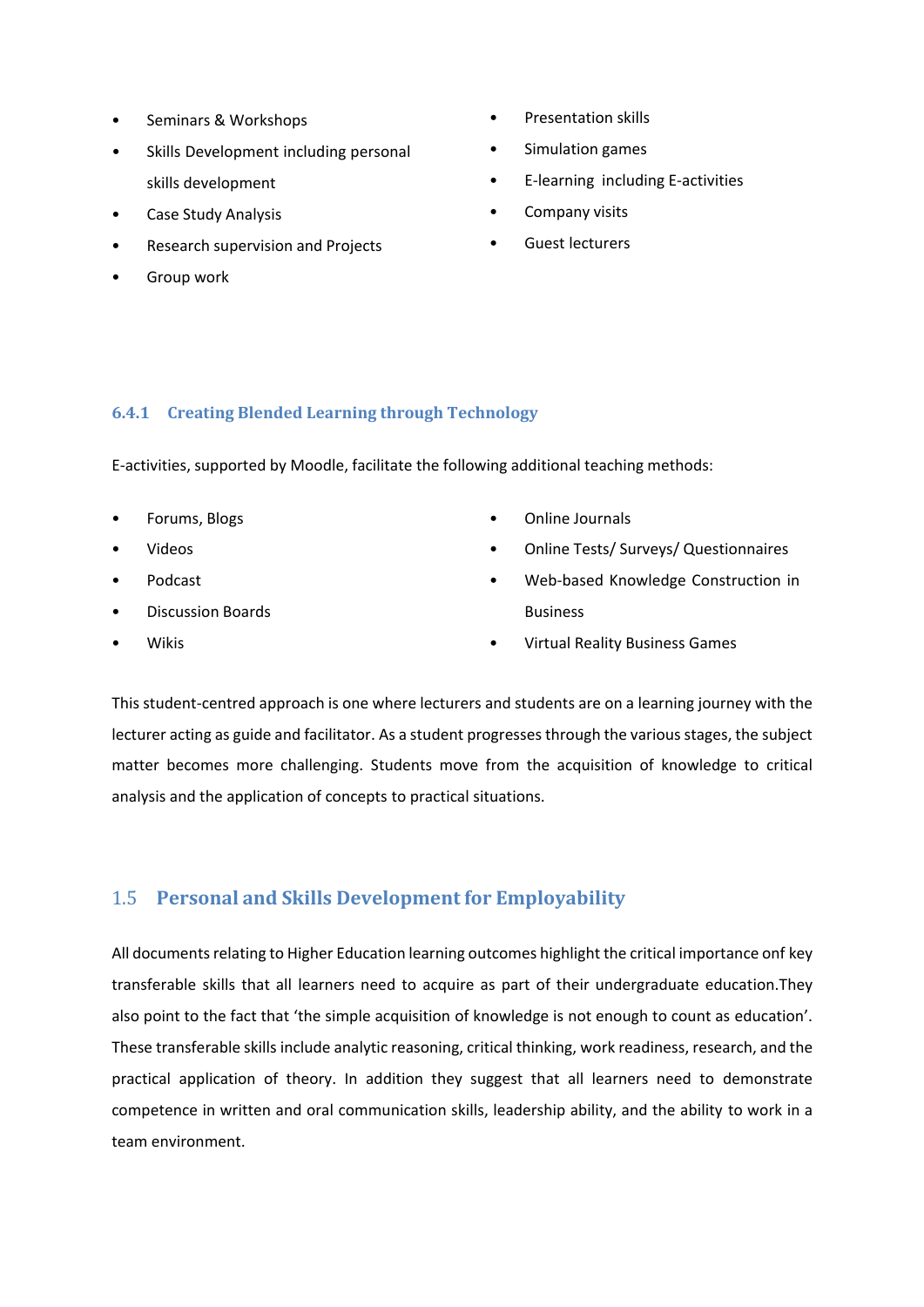Galway Business School is committed to enabling learners to develop these key skills that can be transferred to other areas of their lives, of both, their professional and personal. These skills are illustrated in Figure 6.5.



*Fig. 6.5: Learner's Skills fostered by GBS' Programmes*

These skills are evidenced right throughout all GBS's programmes, both in specific credit modules (Learn to Learn) as well as being integrated and tested throughout other modules. The programme development strategy at GBS also ecompassess these elements throughout both module contentand assessment strategies. One such example includes cross modular assessment which interlinks modules learning outcomes & student skill sets.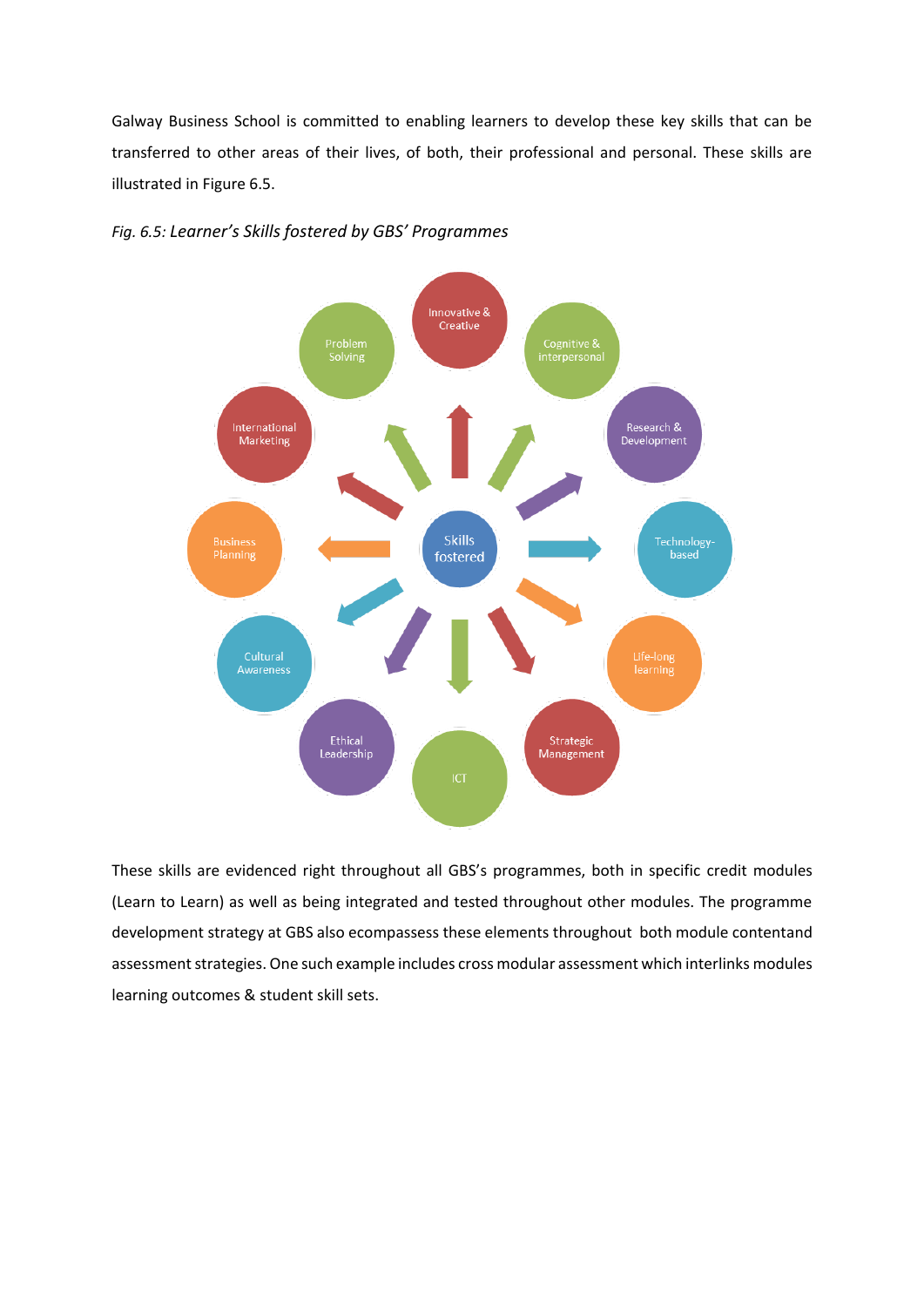# 1.6 **Quality Assurance in Teaching and Learning**

The Academic Co-ordinator and the Registrar reports to the Quality Assurance Committee to ensure that the views of students, staff and graduates are fully integrated into the review of resources. The Quality Assurance Committee makes recommendations where appropriate to the Academic Council. Particular emphasis is given to any factors that would materially affect programme delivery and any deviations from the school's goals and objectives.

Although the Quality Assurance Committee will typically make recommendations for remedial action and resource improvements, the Academic Council decides whether to make requests for additional, remedial or new resources. If the Academic Council recommends expenditure or commits to any decision with resource implications, an implementation plan is agreed with the Managing Director along with a proposed schedule for completion. The implementation is monitored by the Quality Assurance Committee.

If recommendations are not approved by the Academic Council, the reasons for refusal are outlined to the Quality Assurance Committee. Together with the Managing Director, the Quality Assurance Committee may decide to re-submit the recommendations with additional information to give extra clarity to the proposals. Where disagreements arise among any of the Boards regarding the school's facilities and resources, a specific report is submitted by the Academic Council to the Governing Body summarising recommendations and disagreements to ensure that recommendations on any changes to the school's facilities and resources and/or implementation plans are in line with overall strategic planning, quality control, development and improving institutional quality.

# **6.6.1 Monitoring the Learning Experience**

The maintenance of the quality of the learning experience is central to the ethos of the school. To ensure this, the school recognises the need to continuously monitor and improve the experience that it offers. The following information is used for the monitoring of learning experience:

- Module feedback from learners each semester
- Feedback collected from class representatives during SSLS
- Faculty feedback collected by the Head of Teaching & Learning during Academic Think Tanks
- Feedback from external examiners
- Report on contemporary trends in teaching & learning from the Head of Teaching & Learning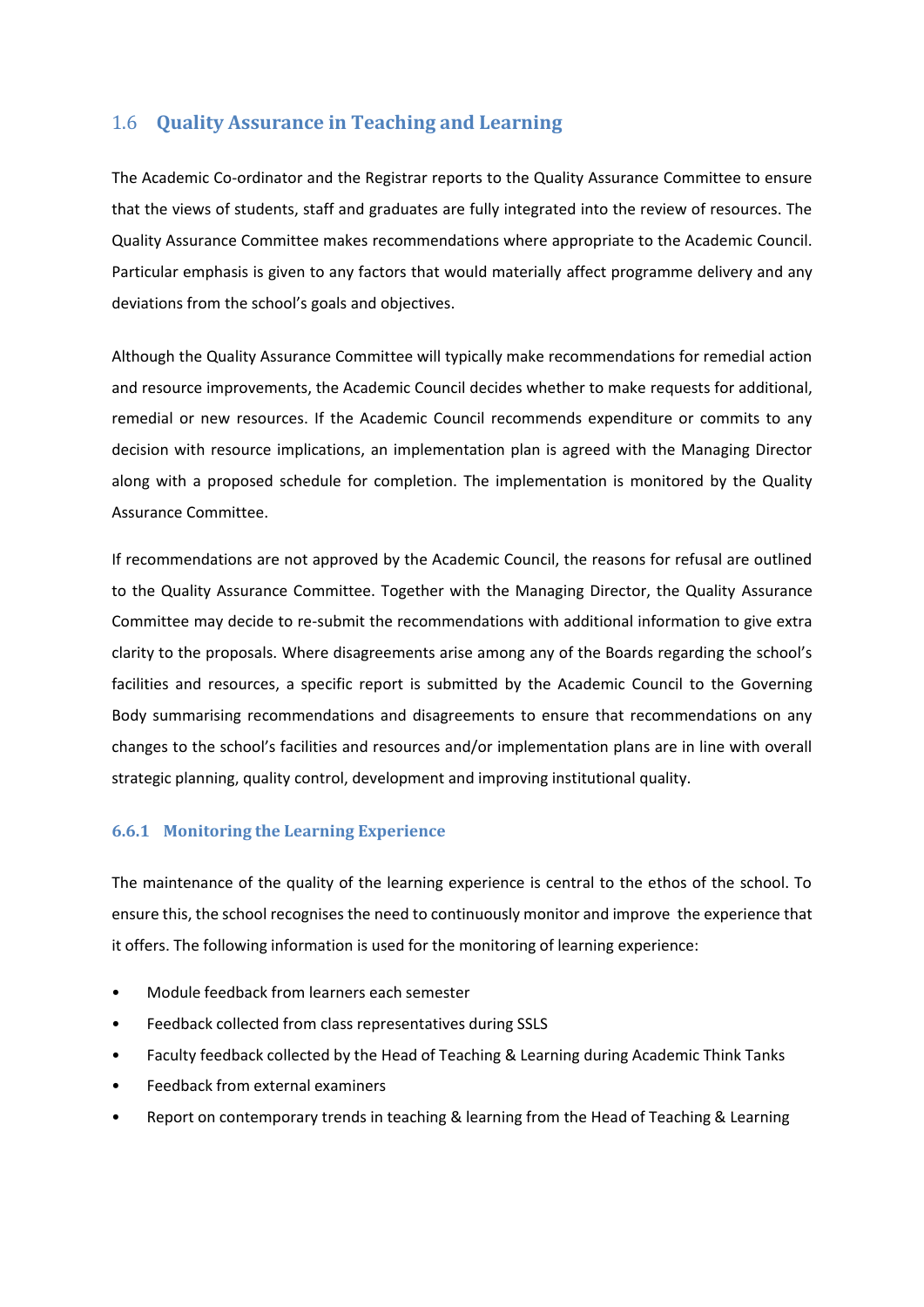# 1.7 **Learner Complaint Procedure**

#### **6.7.1 Purpose**

GBS is committed to excellence in teaching and service provision, therefore it aims for the highest standards of quality in all its activities. It takes legitimate learner complaints seriously and aims to resolve them in a clear, fair and timely manner. The guiding principles are:

- To provide learners with a clear framework in which to raise complaints
- To respect all the individuals involved in a complaint
- To support improvements through regular reporting and reviewing of issues raised

For the purpose of this procedure, a complaint is considered to be an expression of significant or sustained dissatisfaction, where a student seeks a specific action to address the issue. The complaints procedure spans many aspects of the student experience: for example, teaching and academic facilities, academic services, student accommodation administered by the school, student support services, administrative services and alleged actions or inaction by a member of GBS staff. The complaint process procedures together with the appeal procedures are illustrated in Figures 6.7 and 6.8.

# **6.7.2 Informal Complaint Procedures**

Learners may initially make an informal complaint. Complaints about the following are deemed as informal and can usually be dealt with at Reception:

- Library opening hours
- Students wishing to borrow books outside of library opening hours
- Printing Card issues
- Photocopier jamming, breaking etc.

#### **6.7.3 Formal Complaint Procedures**

The formal Complaints Procedures apply to complaints from any registered learner of the school hpwever anonymous complaints will not be considered. Learners who wish to make a formal complaint must complete the Student Complaints Form (below) and submit it to the Academic Coordinator Reception for the attention of the Registrar. A student may raise a formal complaint relating, but not limited, to the following perceived issues: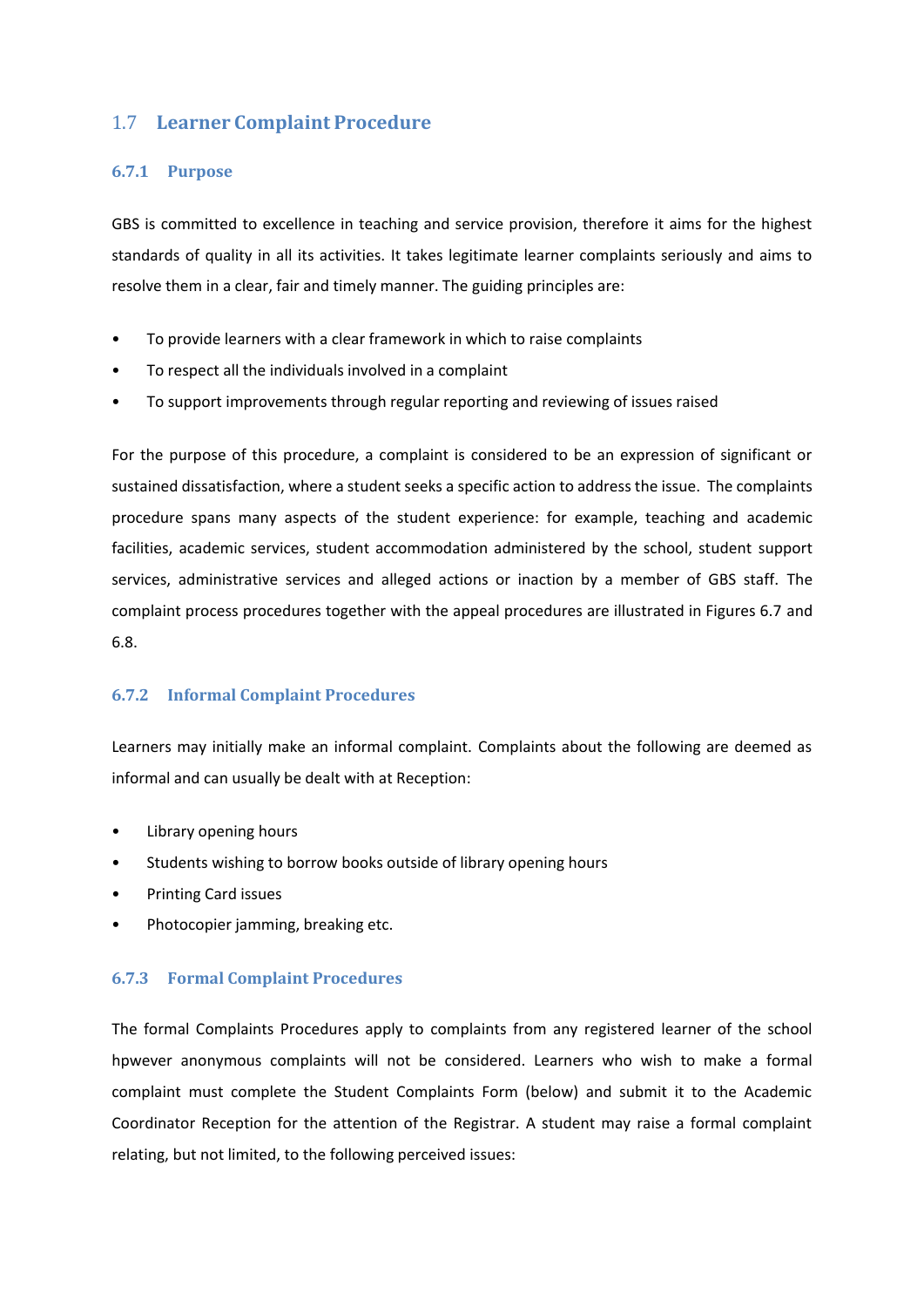- The quality or standard of any service or failure to provide a service by the school or a member of its staff
- The quality of facilities or learning resources
- The failure to follow an appropriate administrative process
- The perceived unfair treatment of a learner or inappropriate behaviour by a staff member towards a student, which would not be covered by the Dignity and Respect Policy
- An alleged action or inaction by the school or a member of its staff.

Generally, complaints are resolved more easily and effectively at an early stage and by those who have a direct influence on the situation. In the first instance, learners should seek the advice of Academic Coordinator and use existing informal mechanisms to resolve difficulties – for example, discussing with individual lecturers or support staff, or engaging with student representatives. The formal student complaints procedure is available when informal approaches have not produced a satisfactory resolution within a reasonable timeframe, or when the seriousness of the complaint merits it.

#### *6.7.3.1 The Formal Complaint Process*

Learners should understand that when they make a complaint certain procedures will follow and complainants must be clear on the grounds for their complaint. They are required to provide full and accurate information and to cooperate with the investigation, including providing any additional information as requested. A learner making a complaint will not be discriminated against or suffer any recrimination as a result of making a legitimate complaint. Where a complaint is deemed to be malicious or vexatious or where false information is submitted, disciplinary action may be taken against the complainant.

GBS seeks to handle all complaints with discretion. It is important that all parties involved take care to ensure that confidentiality is respected. As far as is practicable, confidentiality will be preserved atall stages in the procedure, in the interests of both the student making the complaint and the individual members of staff involved. Where a complaint involves an individual member of staff thatmember of staff has a right to respond as part of the investigation. All information received and considered as part of the investigation of a complaint will be retained for record purposes.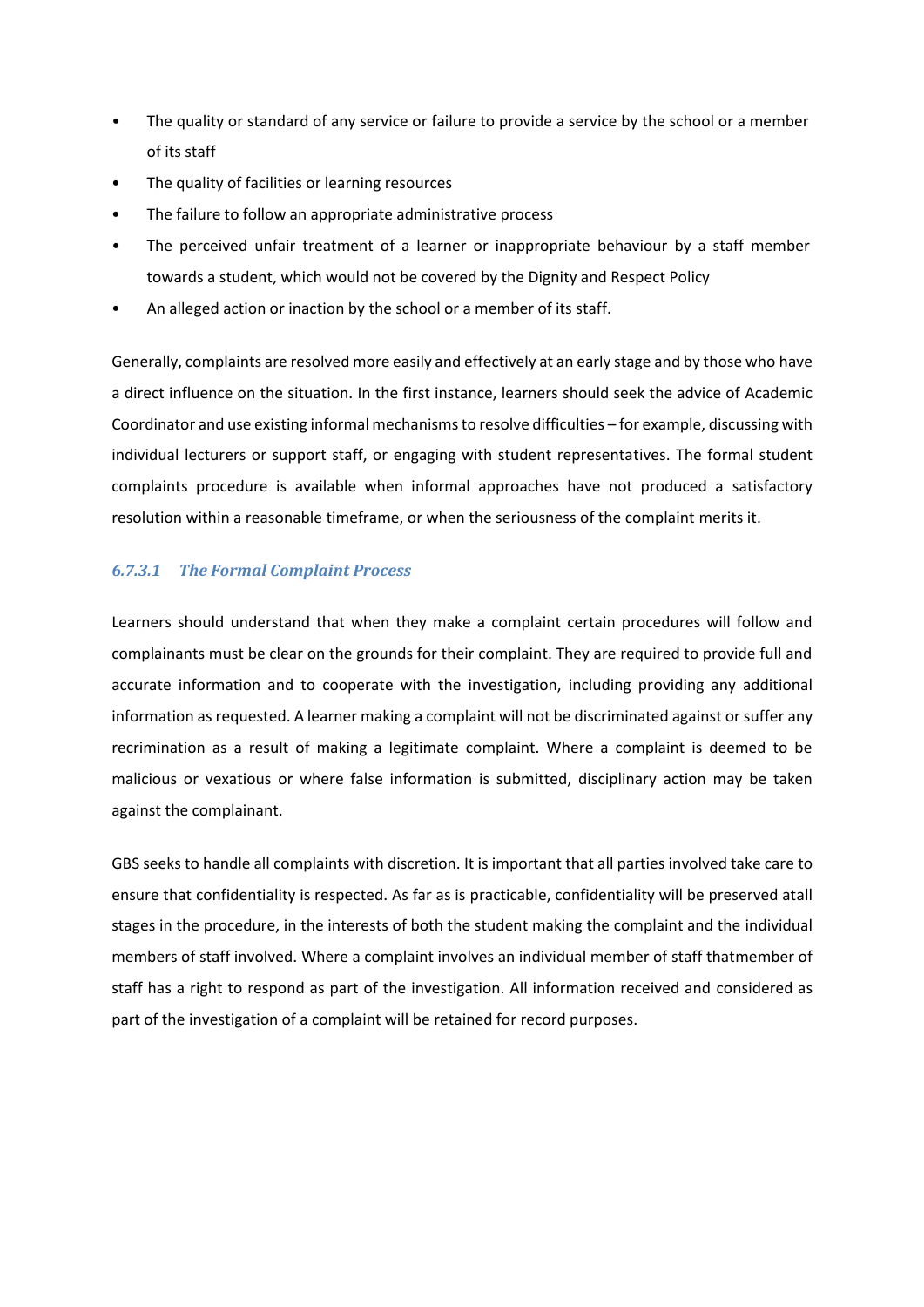#### *6.7.3.2 Stage 1*

- 1. The student complaints form is available from Moodle (p. 127).
- 2. Formal complaints should normally be made within one month of the last related incident occurring.
- 3. The complaint will first be assessed by the Academic Coordinator to confirm that local or informal processes have been exhausted before the formal complaint process is initiated.
- 4. The learner will receive acknowledgement of receipt of the complaint and will be informed of the next steps and, where appropriate, the timescale.
- 5. If the complaint is to be investigated, Academic Co-ordinator will investigate the complaint or designate an investigator to carry out an investigation into the issues raised. The investigator will normally be an experienced member of staff from the area who is not implicated in any way in the complaint and does not have any close relationship with any of the parties involved. Should the complaint refer to an individual, that person should be informed at this stage of the complaint. The appointed investigator will examine the issues raised in the complaint and will seek to establish:
	- the nature and circumstances of the complaint
	- whether the complaint has merit
	- what actions (if any) are needed to resolve the issue
- 6. As part of the investigation, the investigator may conduct individual interviews with the complainant, with those against whom the complaint is made and with any relevant third party.
- 7. On completion of the investigation, the investigator will provide a written report to the parties concerned recommending measures to be taken to resolve the complaint to the parties concerned. Once approved by the Managing Director a copy of the report will be sent to the complainant. This will set out the outcome of the investigation and ask the learner to respond to the outcome of the investigation within 15 working days.

#### **Possible outcomes**

- A mutually acceptable outcome is reached.
- A mutually acceptable outcome is not reached but the Registrar considers that the complaint has been heard fairly and that the appropriate actions have been taken
- The learner appeals the outcome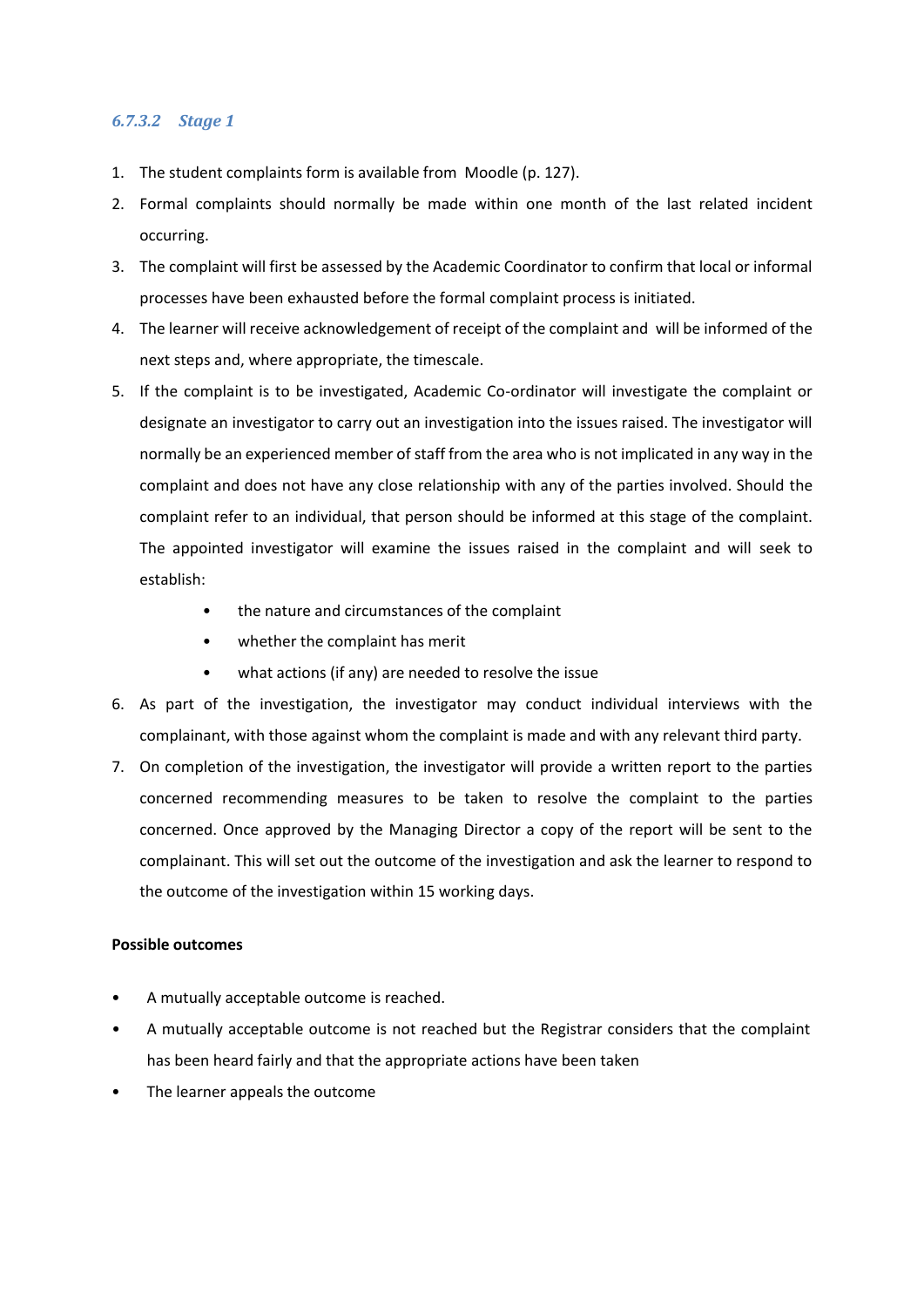# *6.7.3.3 Stage 2: Learner Appeals Procedures to an unresolved complaint*

A learner may appeal in writing the outcome of Stage 1 of their complaint process if they have reason to believe that

- the written report does not address the substantive areas of the complaint
- there is a procedural irregularity in connection with the conduct of the investigation

The Registrar will chair a small group comprised of individuals with relevant expertise (such as the Senior Lecturer, Managing Director and Equality Officer) to consider the appeal.

The role of the group is to judge whether the school has correctly and properly addressed the substantive areas of the complaint, followed correct procedures and examined all the evidence. The learner will be provided with the report of the group within three weeks of requesting an appeal and will be asked to respond within 15 working days.

#### **Possible outcomes**

- The complaint is deemed to have been handled appropriately. No further action is necessary.
- The complaint is referred back to the Academic Coordinator for further action and/or investigation which results in a mutually acceptable outcome and the problem is resolved.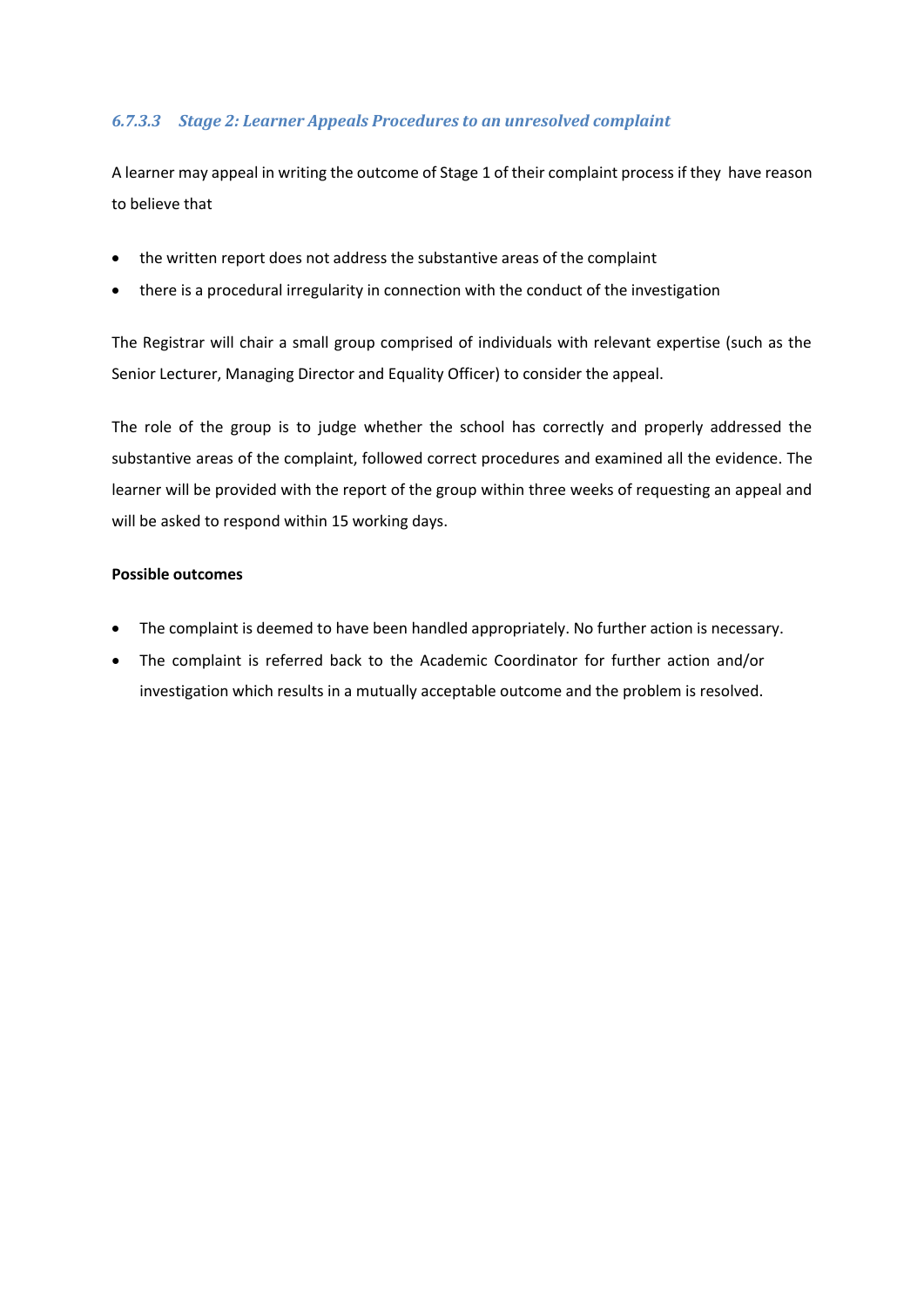| <b>GALWAY BUSINESS SCHOOL</b> |
|-------------------------------|

#### **STUDENT COMPLAINTS FORM**

This form is used when a student feels they have grounds for complaint in any areas. Please submit the completed form to Academic Coordinator at [Padraig@gci.ie](mailto:Padraig@gci.ie)

| <b>Full Name</b>                             |                   |  |
|----------------------------------------------|-------------------|--|
| Address for<br>Correspondence                | E-Mail Address:   |  |
|                                              | Telephone Number: |  |
| Programme Studied:                           |                   |  |
| Dates you were enrolled<br>on the programme: |                   |  |
| <b>YOUR COMPLAINT</b>                        |                   |  |

Please set out the main points of your complaint. Please include:

- Nature of the complaint
- Please describe in detail the nature of the event

| Signed: | Date: |  |
|---------|-------|--|
|         |       |  |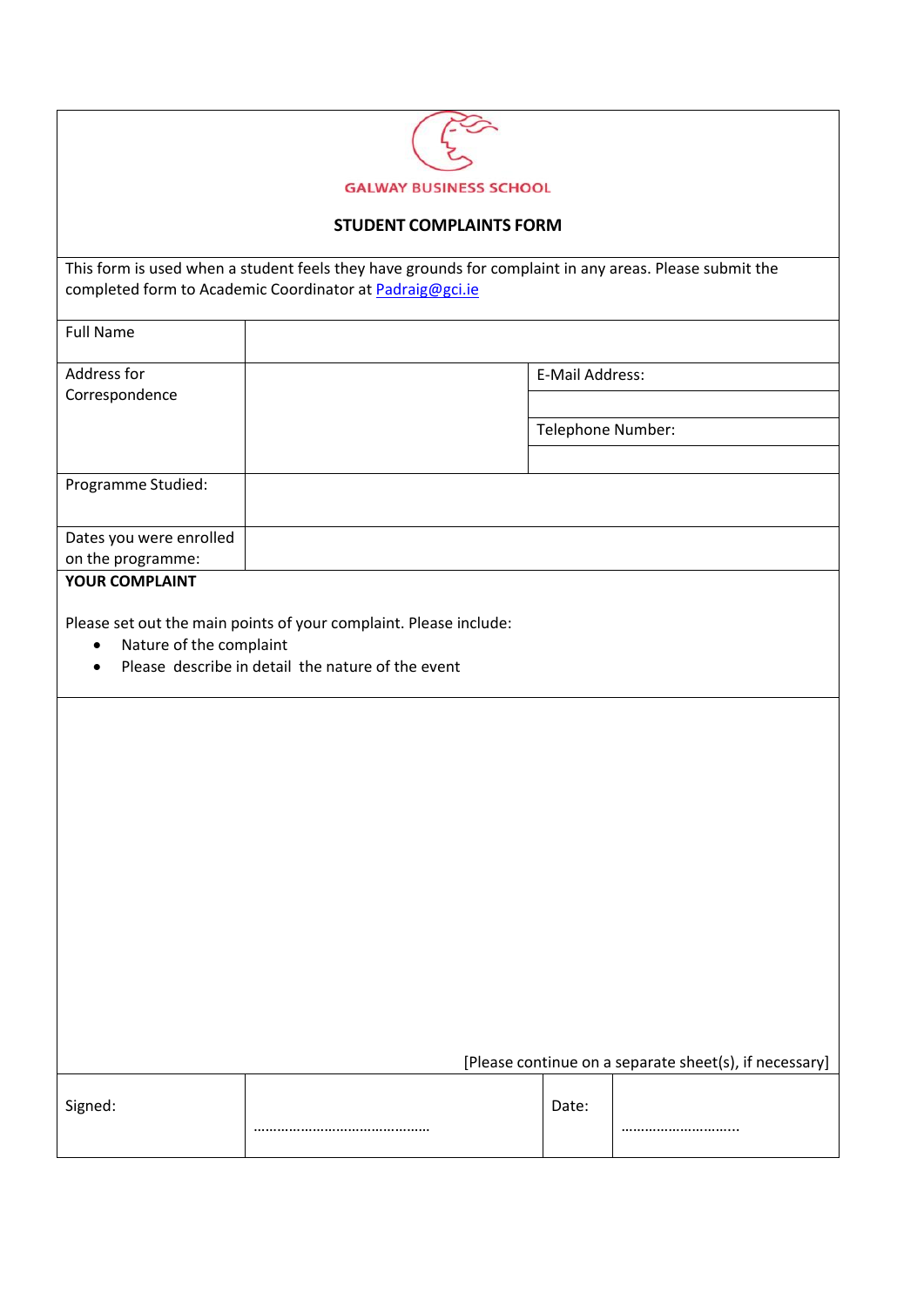#### *Fig. 6.7: Learner Complaints Procedures*



*Fig. 6.8: Learner Appeals Procedures*

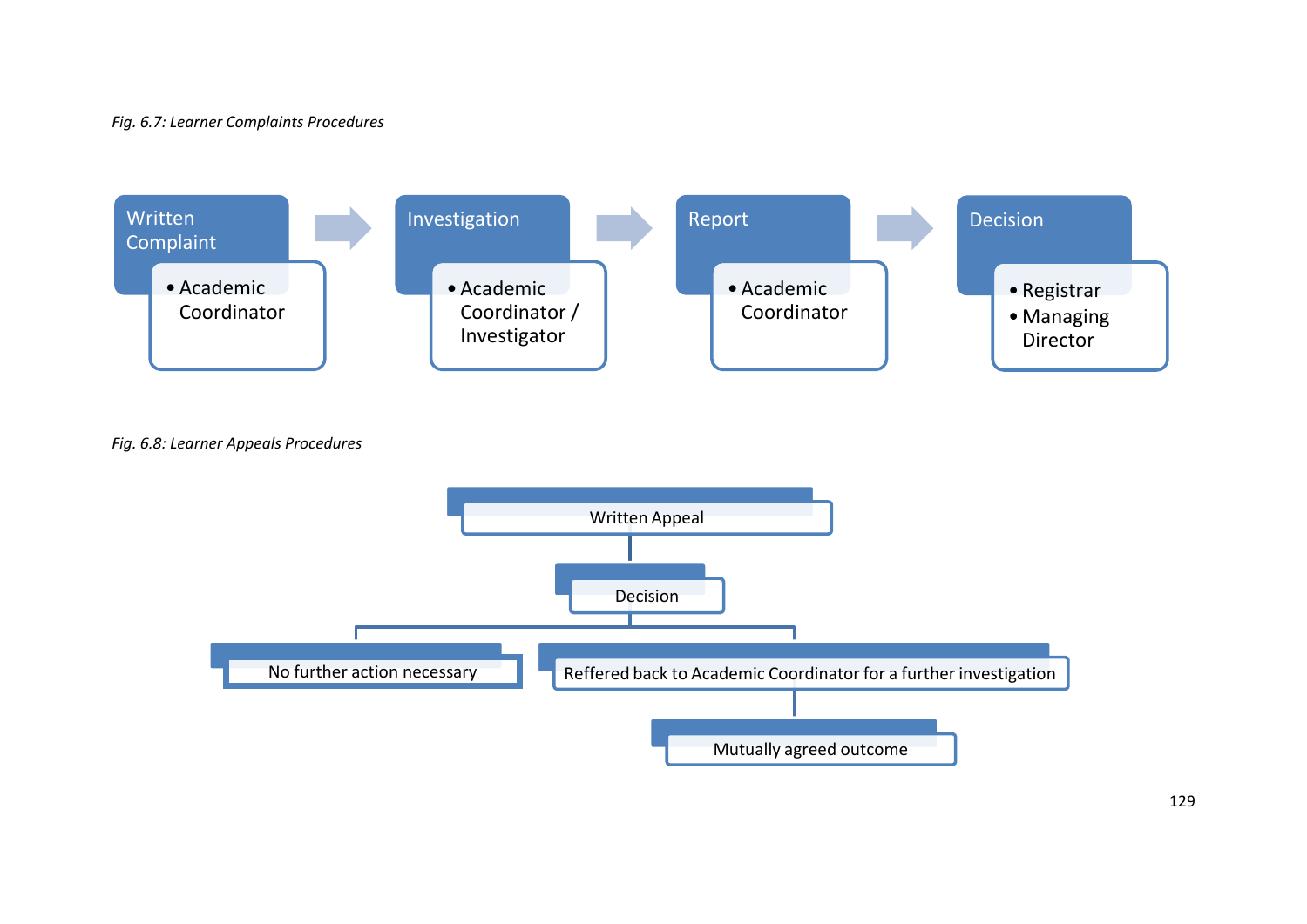# 1.8 **Learning Environment**

Galway Business School acknowledges that physical resources contribute positively to the students' learning, performance and satisfaction. Galway Business School aims to provide and maintain a safe, well-resourced building, available and accessible to all staff and students of the school including:

- attractive clean classroom spaces
- interactive Display Screens which give access to all resources on line
- academic server allowing lecturers to develop resources that can be backed up and shared
- fast WIFI
- well-stocked library
- virtual Learning Environment (Moodle)
- IT supports for students and staff that promote learning including access to laptops, printing and photocopying
- study space for students in the evenings and at weekends

#### **6.8.1 Academic Environment**

Academic standards are established by the Academic Council. Annual reports from Programme Boards, as well as regular communication with Programme Leaders, are the principal bases for decisions taken at Academic Council. Secondly, as indicated in Staff Recruitment, Management & Development Policy, there are a number of staff development initiatives undertaken each year.

#### **6.8.2 Physical Infrastructural Resources**

The Managing Director and Registrar ensure that all classrooms are of a size capable of taking the number of students required, well ventilated and / or heated and have suitable furniture to allow optimum teaching and learning. Each classroom is equipped with sufficient sockets, IT provision, whiteboards, flip charts, projectors and PCs as required. The room must have access for those with disabilities and must also allow students and teachers to access bathroom and recreational facilities.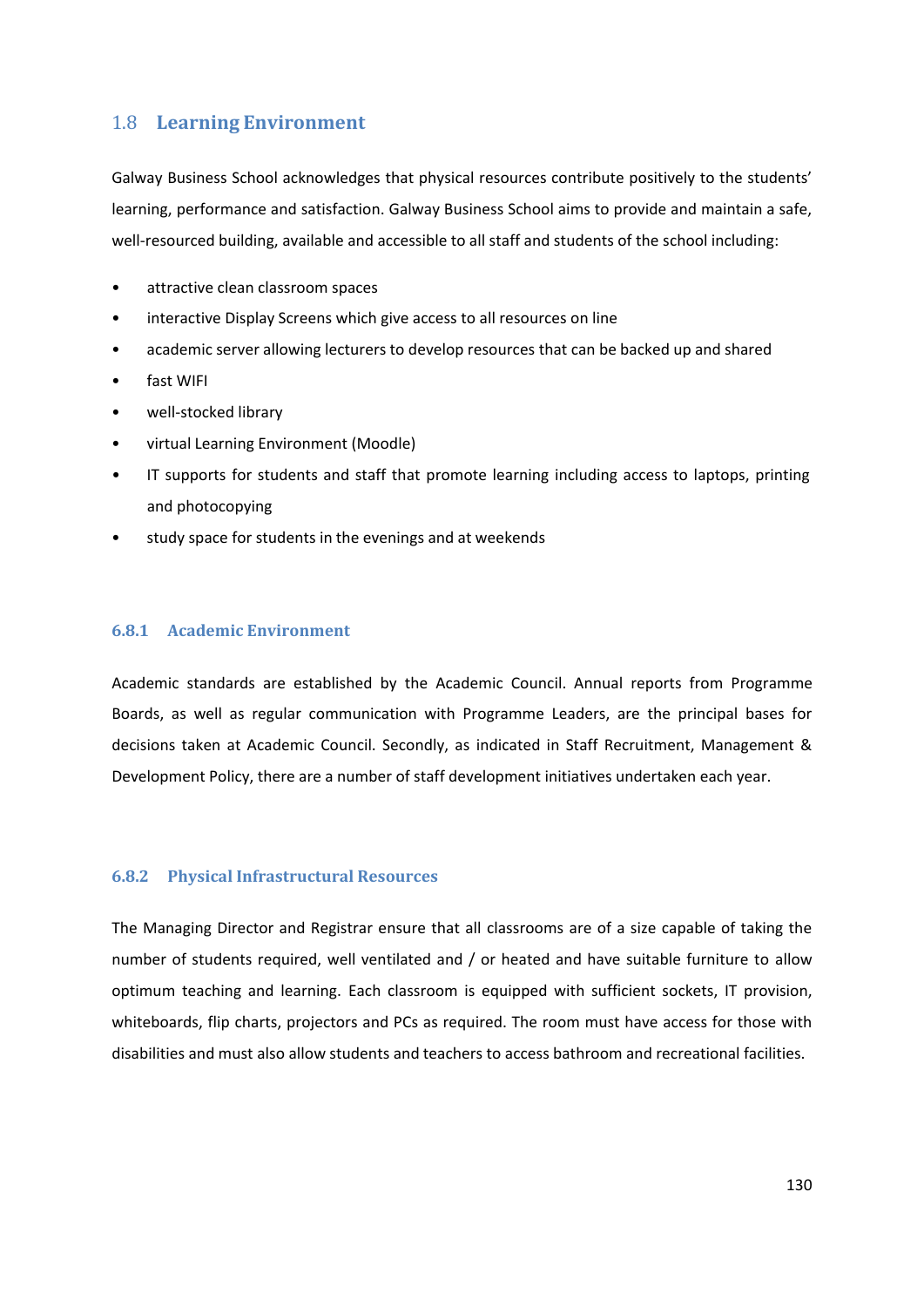There are dedicated student facilities including a student common room and a café and the availability of these facilities additionally serves the function of providing students with an informal, social space to meet.

#### **6.8.3 Library Resources**

The provision of library facilities is a fundamental resource for both students and staff and an essential part of the teaching and learning environment. Galway Business School has invested in both a dedicated physical library and a virtual library (EBSCO). Full and Part-time students have ample access to borrowing resources with a renewals and ordering facility. These facilities are seen as being a resource for both Learners and staff and an are essential part of the teaching and learning environment. It is a priority for Galway Business School to increase Learners' familiarity and engagement with the online database. All Learners receive intensive library induction at the commencement of their course in addition to on-going training sessions at modular level.

The library has an on-going stock replenishment system in place, with emphasis placed on current titles. Lecturers on all modules are encouraged to recommend core text books as well as indicative supplementary reading to Learners.Tthese resources are provided for in the library. Booklists are updated at the start of each academic year. Lecturers are kept abreast of current titles and updated texts through regular engagement with publishers and are involved in editorial reviews of new titles.

Galway Business School library facilities have been and will be expanded commensurate with the ambitions of the School. Our recent upgrade of our EBSCO online library database licence has significantly developed and expanded our online facilities, allowing students to access the industry's most popular business research database, Business Source Premier.

GBS's physical library content will be enlarged proportionate to the learner numbers in the school. Upstocking the library continues to be done before the start of each academic year, following consultation with both academic staff and publishing companies, and based on experience of what material and what quantity is needed. Galway Business School keeps a modest stock of books and journals in hard copy in the library.

There is regular monitoring of the library facilities and its distinction will lie in its relevance and agility to adapt quickly and in response to demand.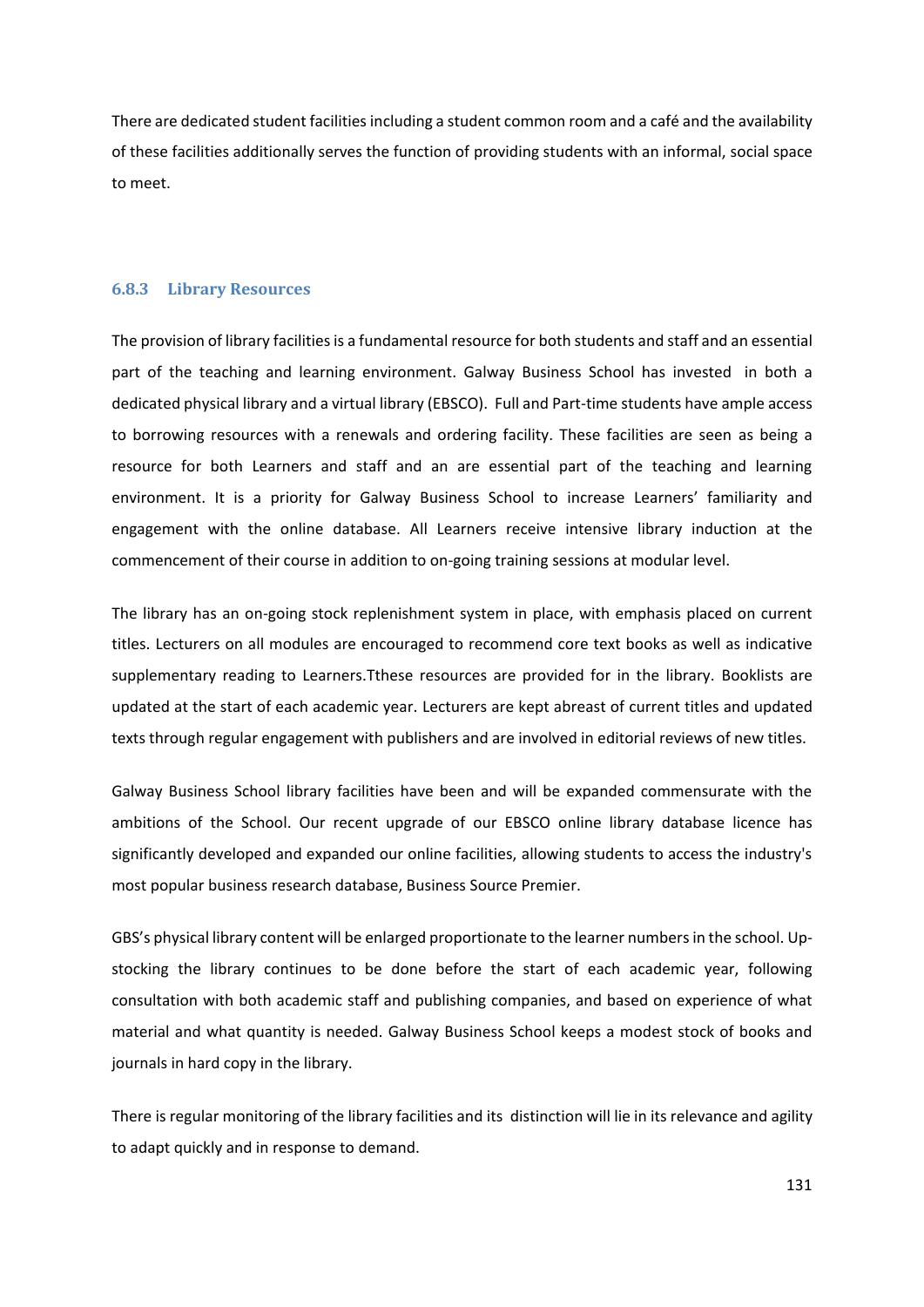There are copying and printing facilities in the library and dedicated computer desks. There are 48 study spaces/seats and desks in the library. Additional rooms are available for group study and these can be booked through the Academic Coordinator.

#### **6.8.4 Information Technology Resources**

Galway Business School has installed the open source Virtual learning Environment (VLE), Moodle, as the platform to support student learning and self-study. All lecturers use Moodle in the delivery of their programmes. Moodle enables interactive learning through access to programme notes, past exam papers, journal articles, videos and other key readings, sample assessments and various online exams and assignments. Students use Moodle for class preparation and revision. Staff training and student induction sessions regarding optimal use of this resource, including the setting up of interactive forums and Wikis, are scheduled at the start of the academic year.

All learners are enrolled on the Virtual Learning Environment – Moodle. As well as providing information, Moodle also acts as an assessment tool through quizzes, Multiple Choice Questions, Case Study Analyses, Applied Virtual Business Games / Simulations, Discussion Forums, and Quantitative Solutions. Lecture notes and presentations are uploaded weekly by the respective lecturer to enable Learners to have material for class preparation and revision. This resource gives support to the learner off-site and within the school and is particularly important for part-time learners.

The recently upgraded version of Moodle brings a more robust online platform for students with such improvements as new interactive features, and advancements in learning activities and resources for students. The new Moodle provides a clear view of all learning activities and resources for each program, including assessment information. In addition, the new Moodle platform includes subscription tools to receive information about your study, such as RSS feeds of forum discussions, calendar feeds and forum discussions or marked assignments. Our VLE link is <http://elearning.galwaybusinessschool.ie/>

There have been significant training and Learner induction sessions regarding optimal use of this resource including the setting up of interactive forums. There have been investments in IT hardware and software for Learner use with the increased use of virtual resources during class and as on-going study resource for Learners. Galway Business School has identified a Moodle champion within the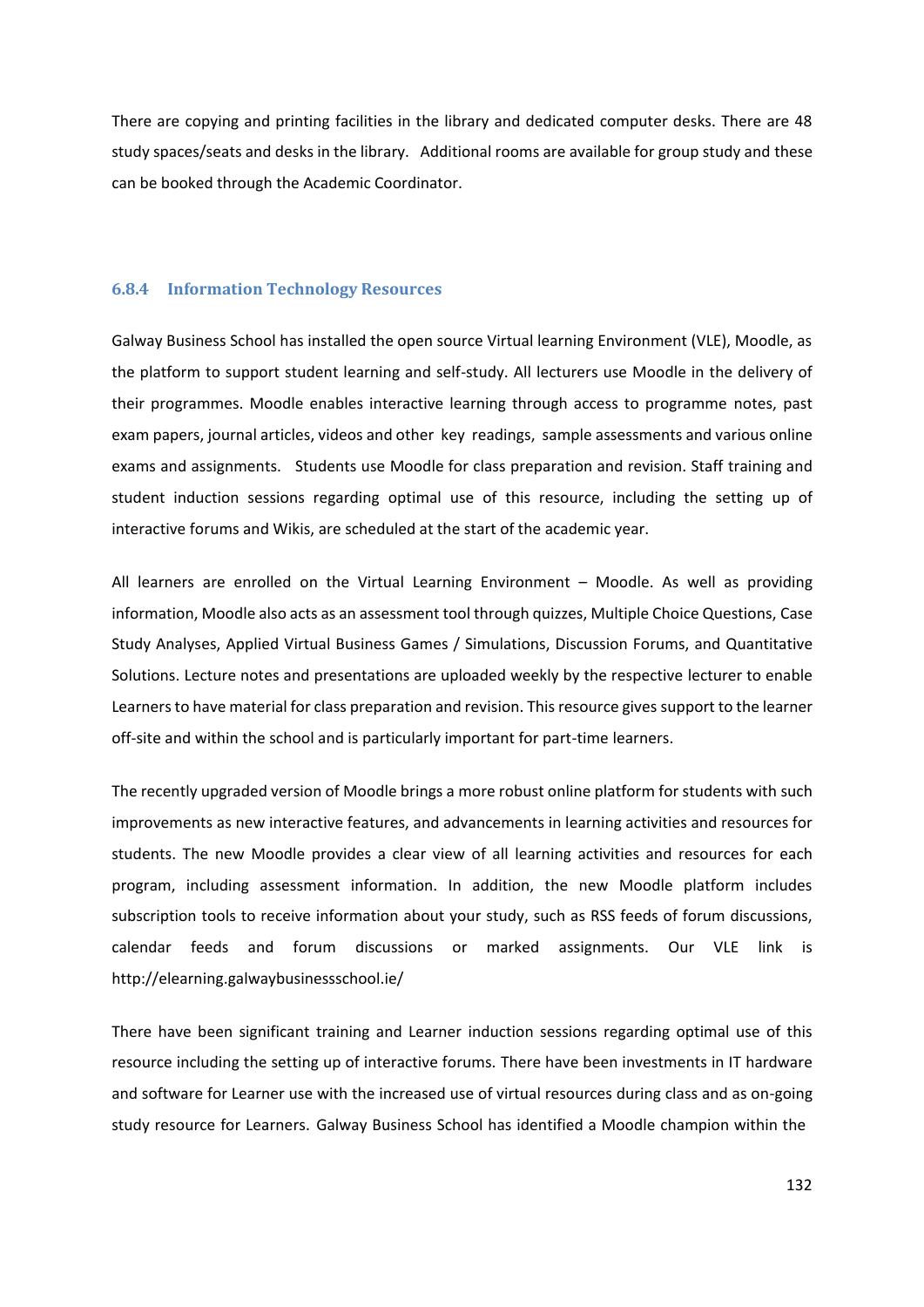staff (Academic Coordinator). This person assists both learners and staff in their use of this VLE resource contributing to increased learning.

#### **6.8.5 Facilitating of Work Experience for learners**

The school is currently submitting programmes for QQI validation that offer work placement as an optional component. Therefore, going forward there is a need to ensure the appropriateness of the environment where existing learners may gain ECTS credit for learning acquired in the workplace. The following are the main components for facilitating the effective work experience for learners:

- Ensuring that each organisation that is facilitating work experience for GBS learners is fully informed on what is entailed. This is communicated by email to the appropriate person in the organisation with the details of the requirements of the work experience
- Having a designated liaison person internally for the learner to contact with work placement queries.
- Requesting that the work placement provider informs the school and learner of a nominated contact in their organisation for work placement queries.
- The Work Experience Project Handbook will be designed containing relevant information for learners who wish to undertake the work experience as a part of their course.

#### **6.8.6 Evaluating Learning Environment**

The school understands the importance of regularly reviewing the effectiveness of all academic and support services related to its programmes of higher education and training. The first priority in providing these services is to focus on the student experience within the school. The main support services are reviewed annually with regard to adequacy, functionality and capacity.

Galway Business School recognises that the continuous management, evaluation and improvement of physical resources and other support services supports the quality of learning and teaching that it espouses.